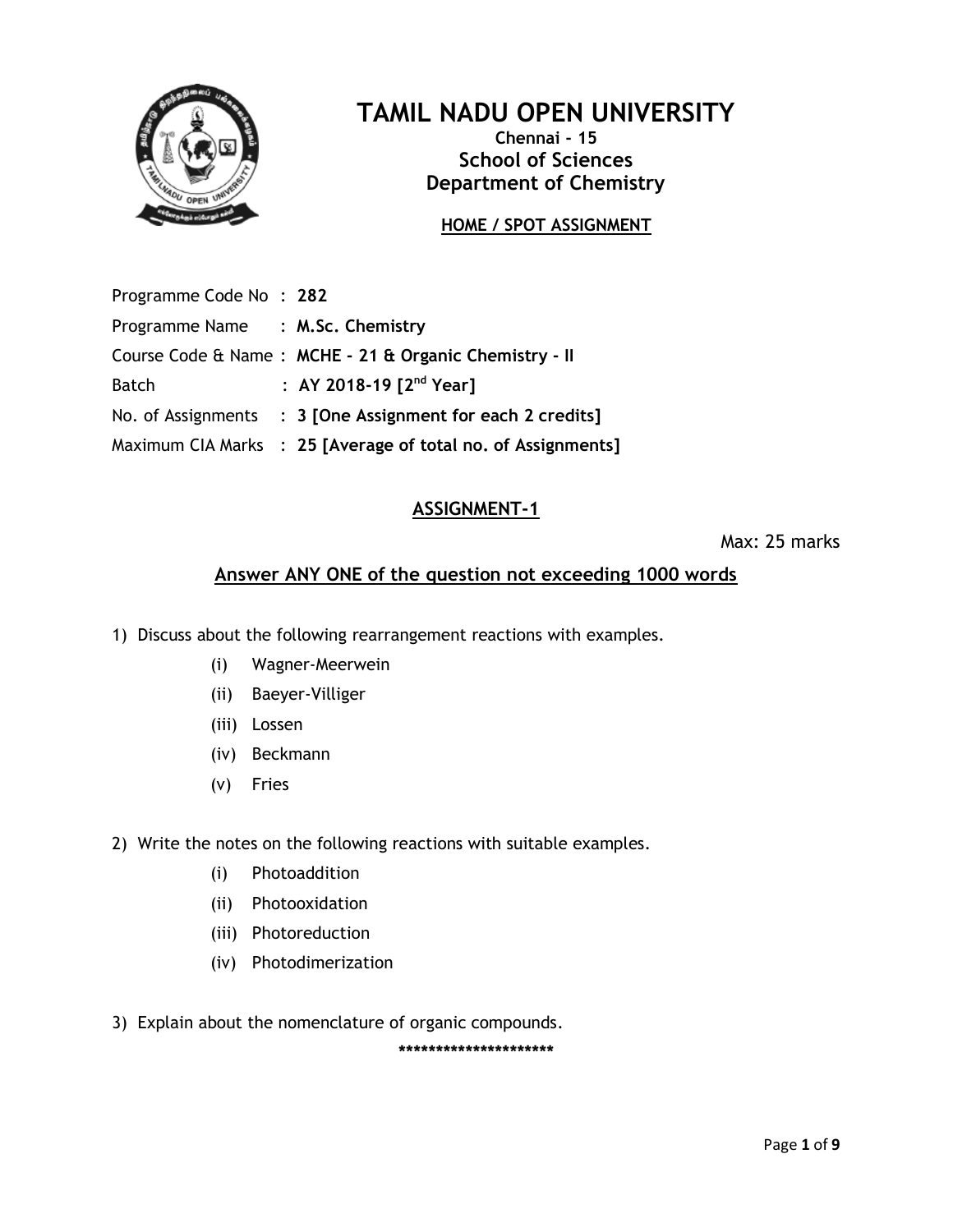# **ASSIGNMENT-2**

#### **Answer ANY ONE of the question not exceeding 1000 words**

- 1) Explain about the classification of Pericyclic reactions with examples.
- 2) Discuss in details about the following reactions.
	- (i) Norish type I and II
	- (ii) Paterno-Buchi
	- (iii) Barton
	- (iv) Wolff rearrangement
	- (v) Di- $\pi$  methane rearrangement
- 3) Describe about the Biosynthesis of following molecules
	- (i) Camphor
	- (ii) Menthol
	- (iii) Nicotine
	- (iv) Camptothecin

**\*\*\*\*\*\*\*\*\*\*\*\*\*\*\*\*\*\*\*\*\***

#### **ASSIGNMENT-3**

Max: 25 marks

#### **Answer ANY ONE of the question not exceeding 1000 words**

- 1) Describe about the principle and concepts involved in NMR spectroscopy.
- 2) Explain about the synthesis and reactivity of following molecules.
	- (i) Indole
	- (ii) Pyridine
	- (iii) Thiazole
	- (iv) Imidazole
	- (v) Quinoline
- 3) What are the basic concepts involved in Photochemistry?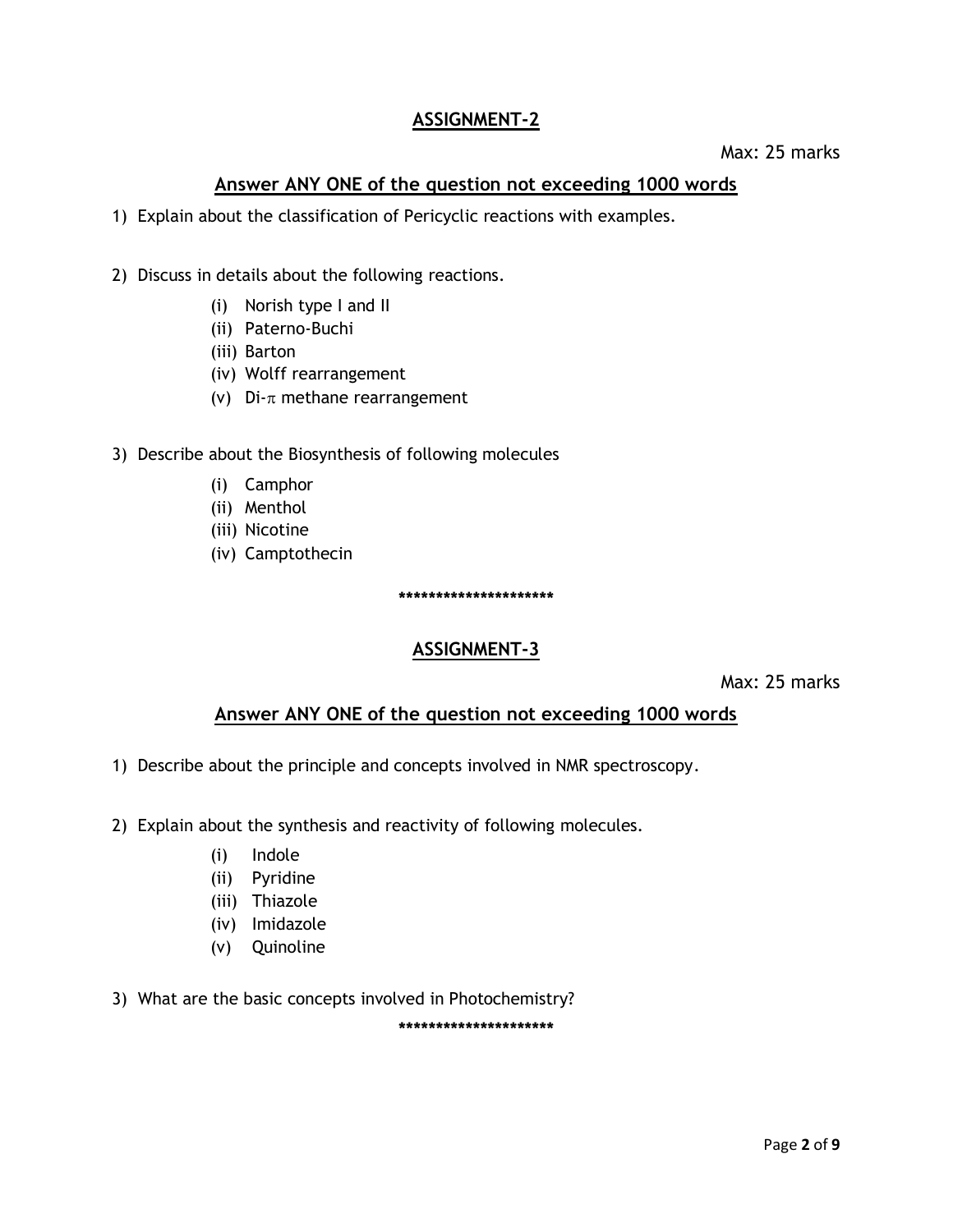

# **TAMIL NADU OPEN UNIVERSITY**

**Chennai - 15 School of Sciences Department of Chemistry**

# **HOME / SPOT ASSIGNMENT**

| Programme Code No: 282           |                                                              |
|----------------------------------|--------------------------------------------------------------|
| Programme Name : M.Sc. Chemistry |                                                              |
|                                  | Course Code & Name: MCHE - 22 & Inorganic Chemistry - II     |
| <b>Batch</b>                     | : AY 2018-19 $[2^{nd}$ Year]                                 |
|                                  | No. of Assignments : 3 [One Assignment for each 2 credits]   |
|                                  | Maximum CIA Marks : 25 [Average of total no. of Assignments] |
|                                  |                                                              |

# **ASSIGNMENT-1**

Max: 25 marks

# **Answer ANY ONE of the question not exceeding 1000 words**

- 1) Describe about the basics and principles of the following spectroscopies.
	- (i) UV-Vis
	- (ii) IR
	- (iii) Raman
- 2) Write the notes on the following reactions with suitable examples.
	- (i) Protonation
	- (ii) Carbonylation
	- (iii) Decarboxylation
	- (iv) Polymerization
- 3) Write about the reactions in liq.  $NH_3$ ,  $H_2SO_4$ ,  $CH_3COOH$ , anhydrous HF,  $N_2O_4$  and  $SO_2$ . **\*\*\*\*\*\*\*\*\*\*\*\*\*\*\*\*\*\*\*\*\***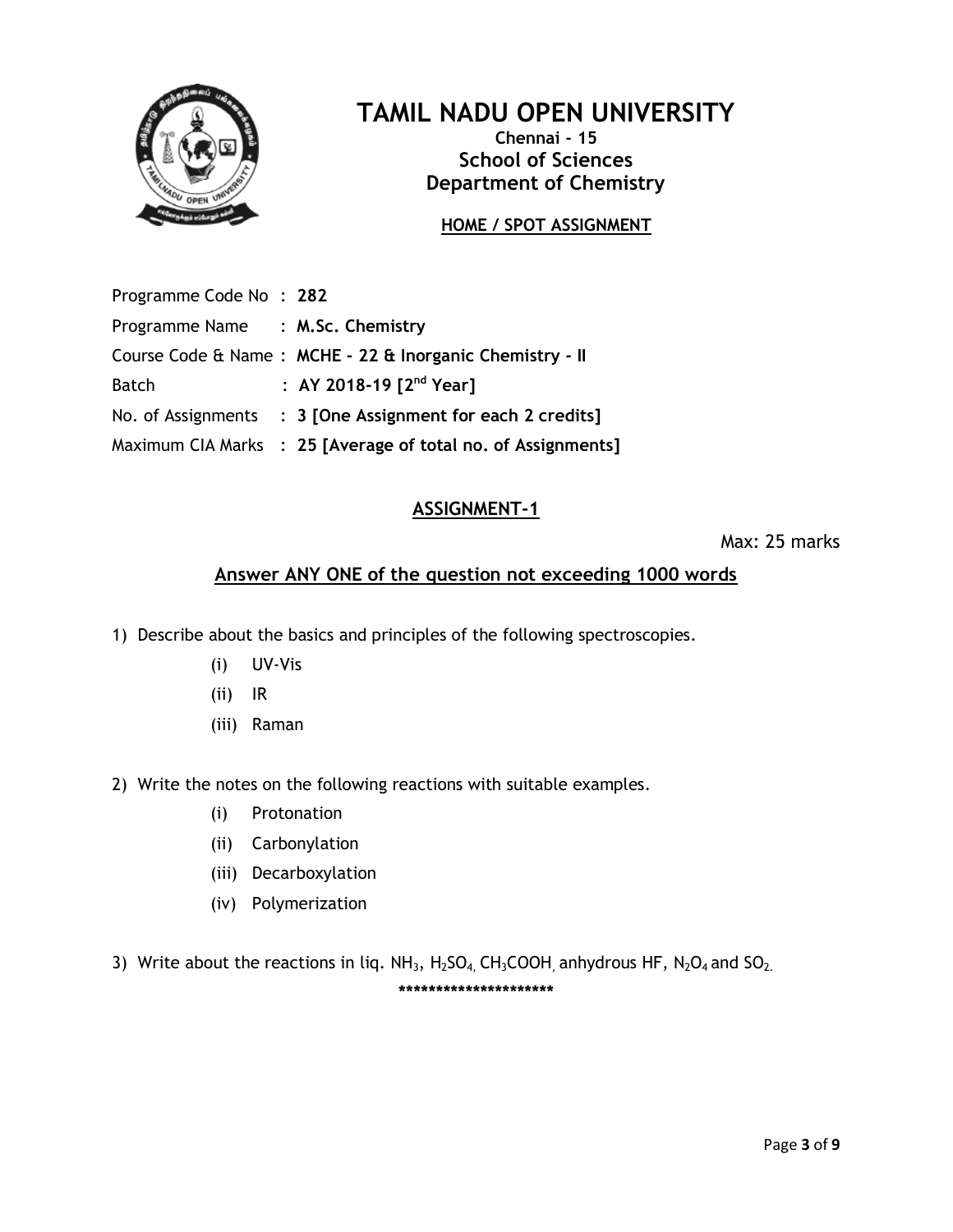#### **ASSIGNMENT-2**

#### Max: 25 marks

## **Answer ANY ONE of the question not exceeding 1000 words**

- 1) Discuss in details about the following with suitable examples.
	- (i) Types of nuclear forces
	- (ii) Liquid drop model of nucleus
	- (iii) Shell model of nucleus
- 2) Describe about the following reactions with suitable examples.
	- (i) Aquation
	- (ii) Anation
	- (iii) Acid hydrolysis
	- (iv) Base hydrolysis
	- (v) Ligand displacement
- 3) Write the notes on the following salts.
	- (i) Rock salt
	- (ii) Calcium chloride
	- (iii) Wurtzite
	- (iv) Zinc blende
	- (v) Rutile
	- (vi) Flourite

**\*\*\*\*\*\*\*\*\*\*\*\*\*\*\*\*\*\*\*\*\***

#### **ASSIGNMENT-3**

Max: 25 marks

#### **Answer ANY ONE of the question not exceeding 1000 words**

- 1) Describe the following with suitable examples.
	- (i)  $^{31}P$  NMR
	- (ii)  $^{19}$ F NMR
	- (iii) Shift reagents
	- (iv) Koopman's theorem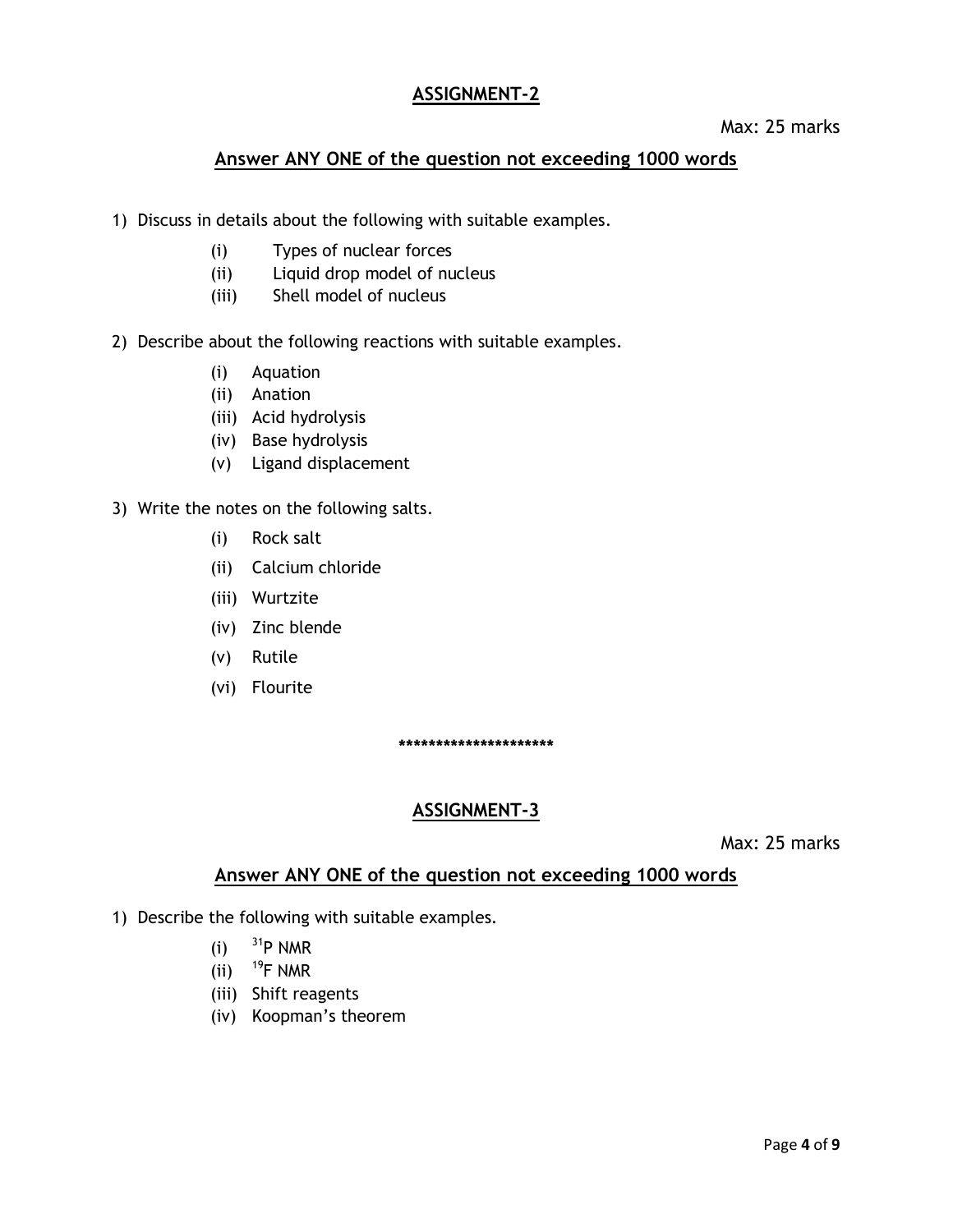- 2) Explain about the following.
	- (i) Nuclear fission
	- (ii) Nuclear fusion
	- (iii) Stellar energy
	- (iv) Hot atom chemistry
- 3) Give the short notes for the following
	- (i) Labile and Inert complexes
	- (ii) Isomerisation and Racemisation
	- (iii) Conjugate base mechanism
	- (iv) Trans effect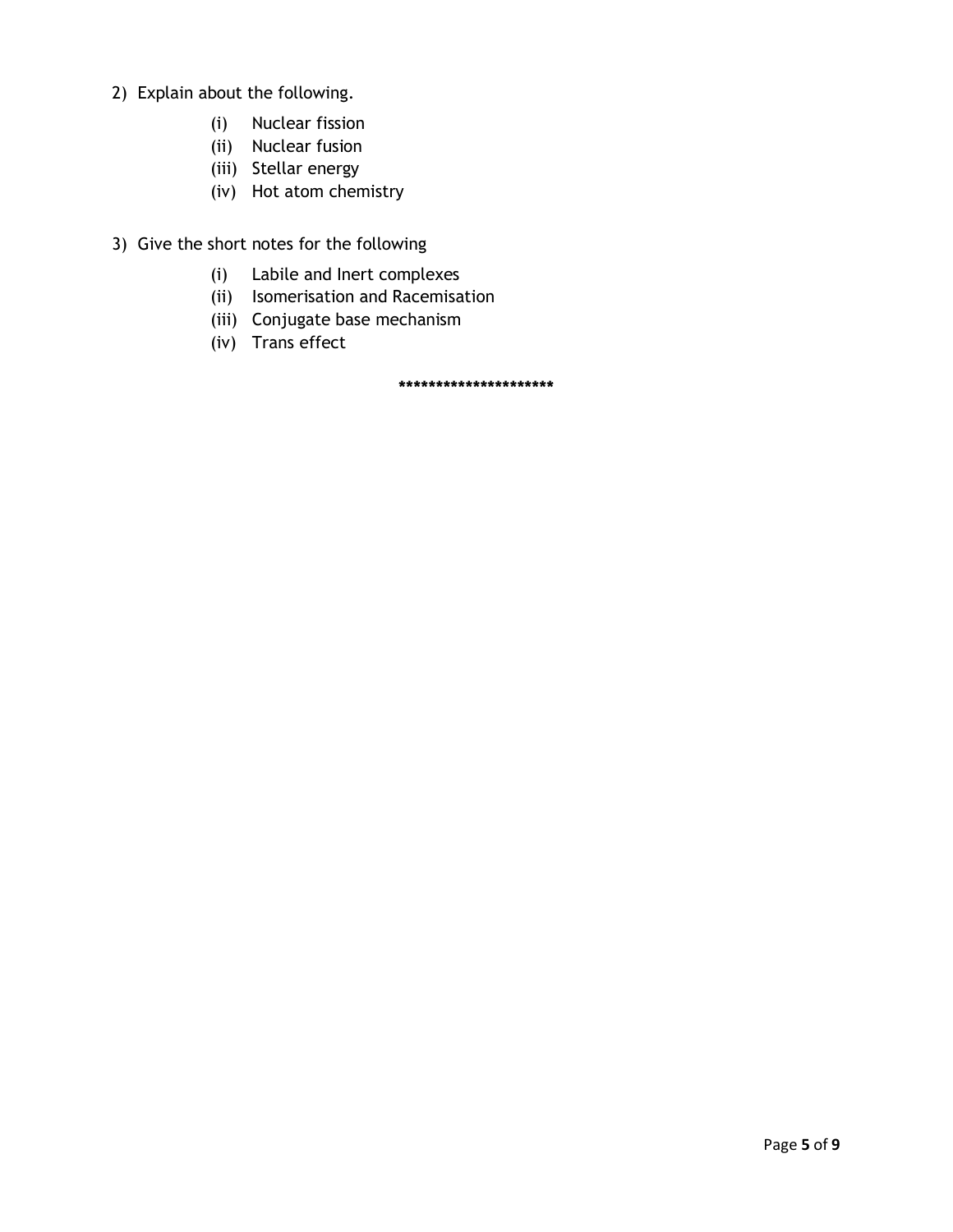

# **TAMIL NADU OPEN UNIVERSITY**

**Chennai - 15 School of Sciences Department of Chemistry**

# **HOME / SPOT ASSIGNMENT**

| Programme Code No: 282           |                                                              |
|----------------------------------|--------------------------------------------------------------|
| Programme Name : M.Sc. Chemistry |                                                              |
|                                  | Course Code & Name: MCHE - 23 & Physical Chemistry - II      |
| <b>Batch</b>                     | : AY 2018-19 $[2^{nd}$ Year]                                 |
|                                  | No. of Assignments : 3 [One Assignment for each 2 credits]   |
|                                  | Maximum CIA Marks : 25 [Average of total no. of Assignments] |
|                                  |                                                              |

#### **ASSIGNMENT-1**

Max: 25 marks

# **Answer ANY ONE of the question not exceeding 1000 words**

- 1) Discuss about the following distributions.
	- (i) Boltzmann
	- (ii) Bose-Einstein
	- (iii) Fermi-Dirac
- 2) Write the notes on the following Adsorption isotherms.
	- (i) Frendlich
	- (ii) Langmuir
	- (iii) BET
- 3) Explain about the construction of character tables for  $C_2v$  and  $C_3v$  point groups.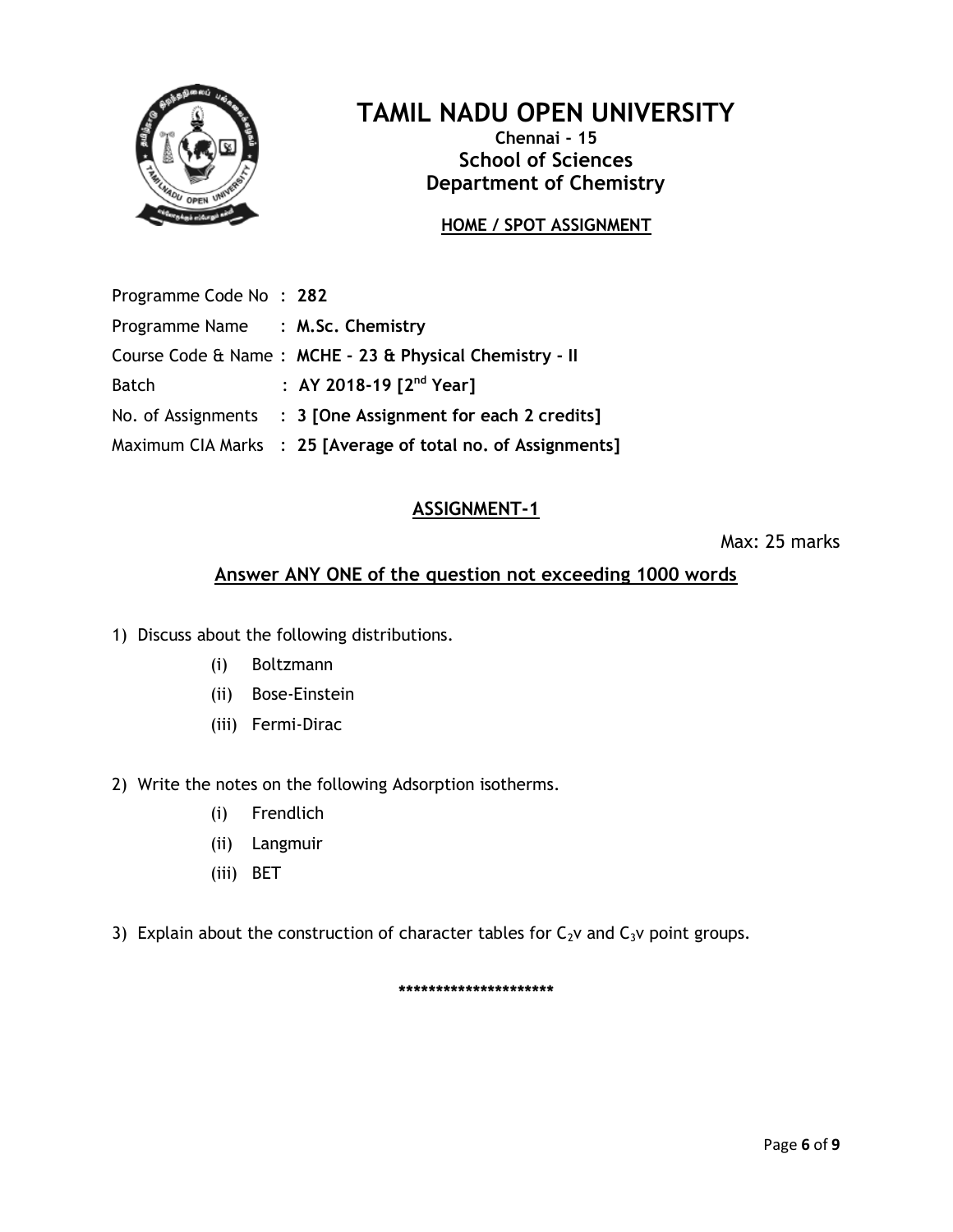#### **ASSIGNMENT-2**

Max: 25 marks

#### **Answer ANY ONE of the question not exceeding 1000 words**

- 1) Write the notes on the following.
	- (i) Quantum yield
	- (ii) Photosensitization
	- (iii) Green house effect
	- (iv) Lasers
	- (v) Chemiluminence
- 2) Discuss in details about the following reactions with suitable examples.
	- (i) Chain reactions
	- (ii) Chain branching explosion reactions
- 3) Describe about the following surface reaction mechanisms.
	- (i) Unimolecular
	- (ii) Bimolecular
	- (iii) Langmuir-Hinshelwood
	- (iv) Ely-Rideal

#### **\*\*\*\*\*\*\*\*\*\*\*\*\*\*\*\*\*\*\*\*\***

#### **ASSIGNMENT-3**

Max: 25 marks

#### **Answer ANY ONE of the question not exceeding 1000 words**

- 1) Describe the following.
	- (i) Onsager's law
	- (ii) Linear response theory
	- (iii) Chemical equilibrium
	- (iv) Reversible/Irreversible processes
- 2) Explain the following reactions with suitable examples.
	- (i) Michaelis-Menten mechanism of enzyme catalysis
	- (ii) Mechanism of enzyme inhibition
	- (iii) Catalytic efficiency of enzymes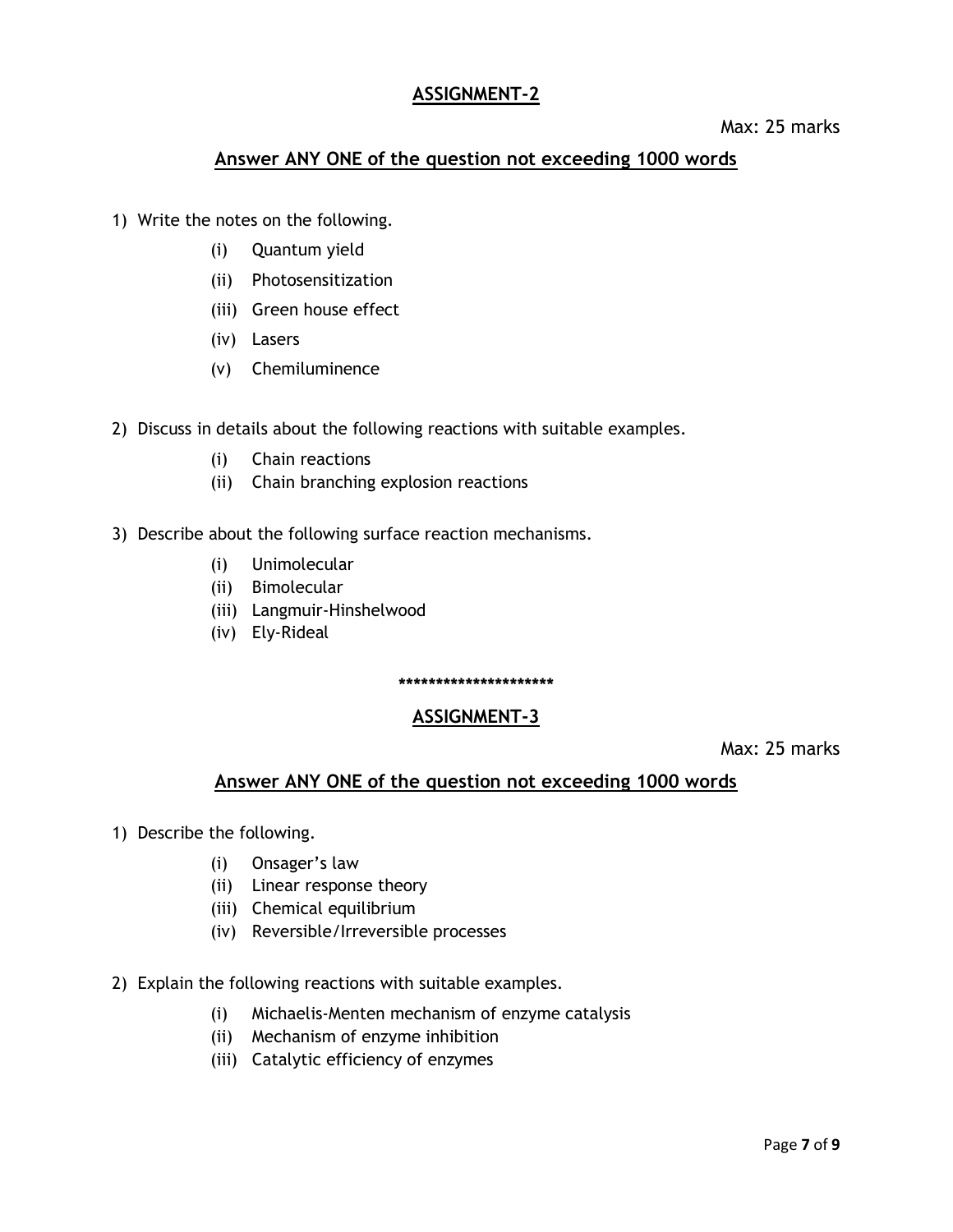- 3) Discuss about the following symmetries.
	- (i) Centre of symmetry
	- (ii) Plane of symmetry
	- (iii) Proper axis of symmetry
	- (iv) Improper axis of symmetry